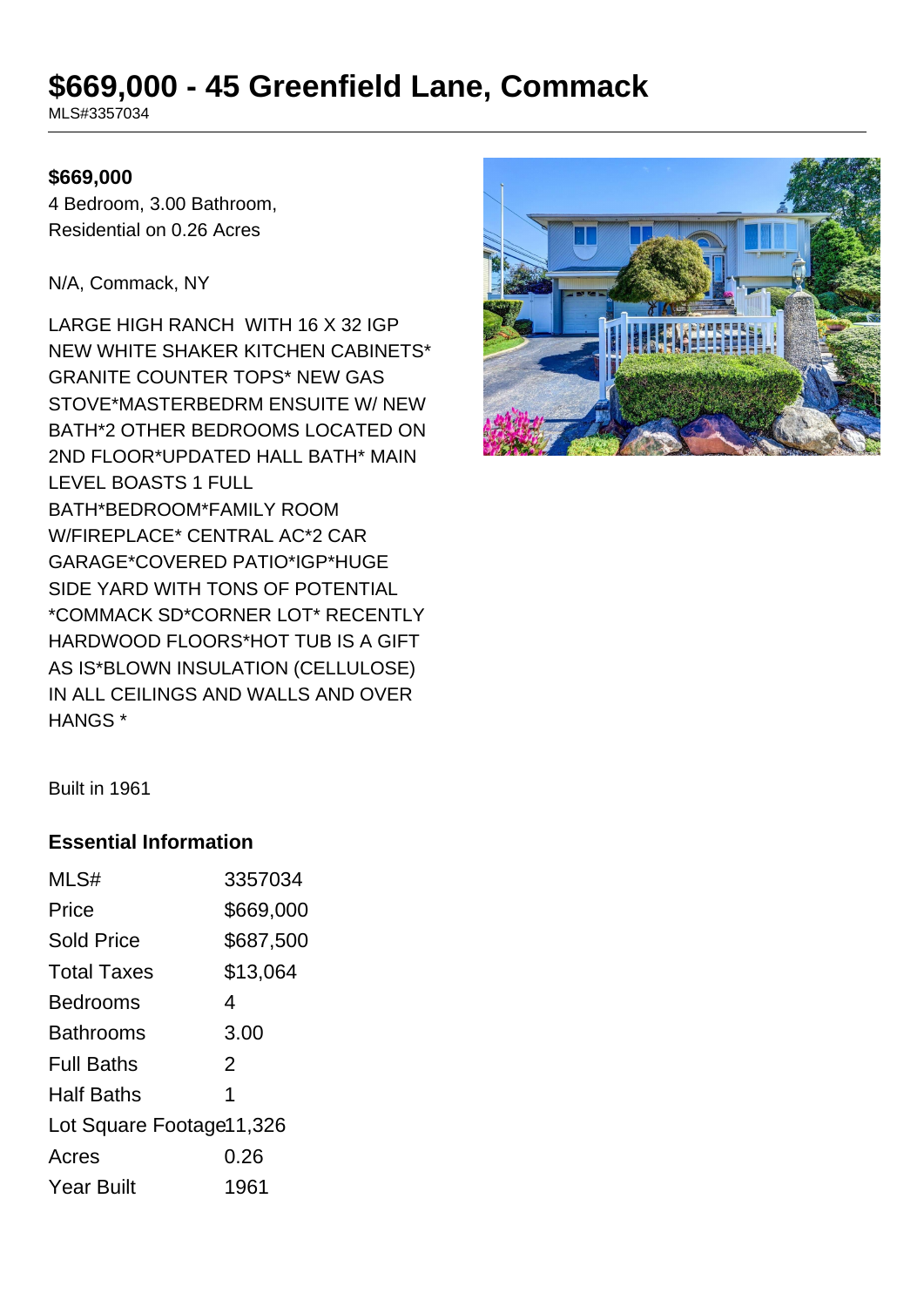| <b>Type</b>   | <b>Residential</b>             |
|---------------|--------------------------------|
| Sub-Type      | <b>Single Family Residence</b> |
| <b>Style</b>  | Hi Ranch                       |
| <b>Status</b> | Closed                         |

# **Community Information**

| Address      | 45 Greenfield Lane |
|--------------|--------------------|
| Subdivision  | N/A                |
| City         | Commack            |
| County       | Suffolk            |
| <b>State</b> | NY                 |
| Zip Code     | 11725              |

## **Amenities**

| Features     | Corner Lot                                  |
|--------------|---------------------------------------------|
| Parking      | Private, Attached, 2 Car Attached, Driveway |
| # of Garages | 2                                           |
| Garages      | Private, Attached, 2 Car Attached, Driveway |
| Has Pool     | Yes                                         |
| Pool         | Inground Pool                               |

### **Interior**

| Interior                 | Hardwood                                                           |
|--------------------------|--------------------------------------------------------------------|
| <b>Interior Features</b> | Den/Family Room, Formal Dining Room, Granite Counters, Master Bath |
| Appliances               | Dishwasher, Refrigerator, Washer                                   |
| Heating                  | Natural Gas, Hot Water                                             |
| Cooling                  | <b>Central Air</b>                                                 |
| Fireplace                | Yes                                                                |
| # of Fireplaces          | 1                                                                  |
| <b>Basement</b>          | <b>None</b>                                                        |
|                          |                                                                    |

## **Exterior**

| <b>Exterior</b>        | Frame, Vinyl Siding |
|------------------------|---------------------|
| <b>Lot Description</b> | Corner Lot          |
| <b>Windows</b>         | Skylight(s)         |
| Construction           | Frame, Vinyl Siding |

#### **School Information**

District Commack